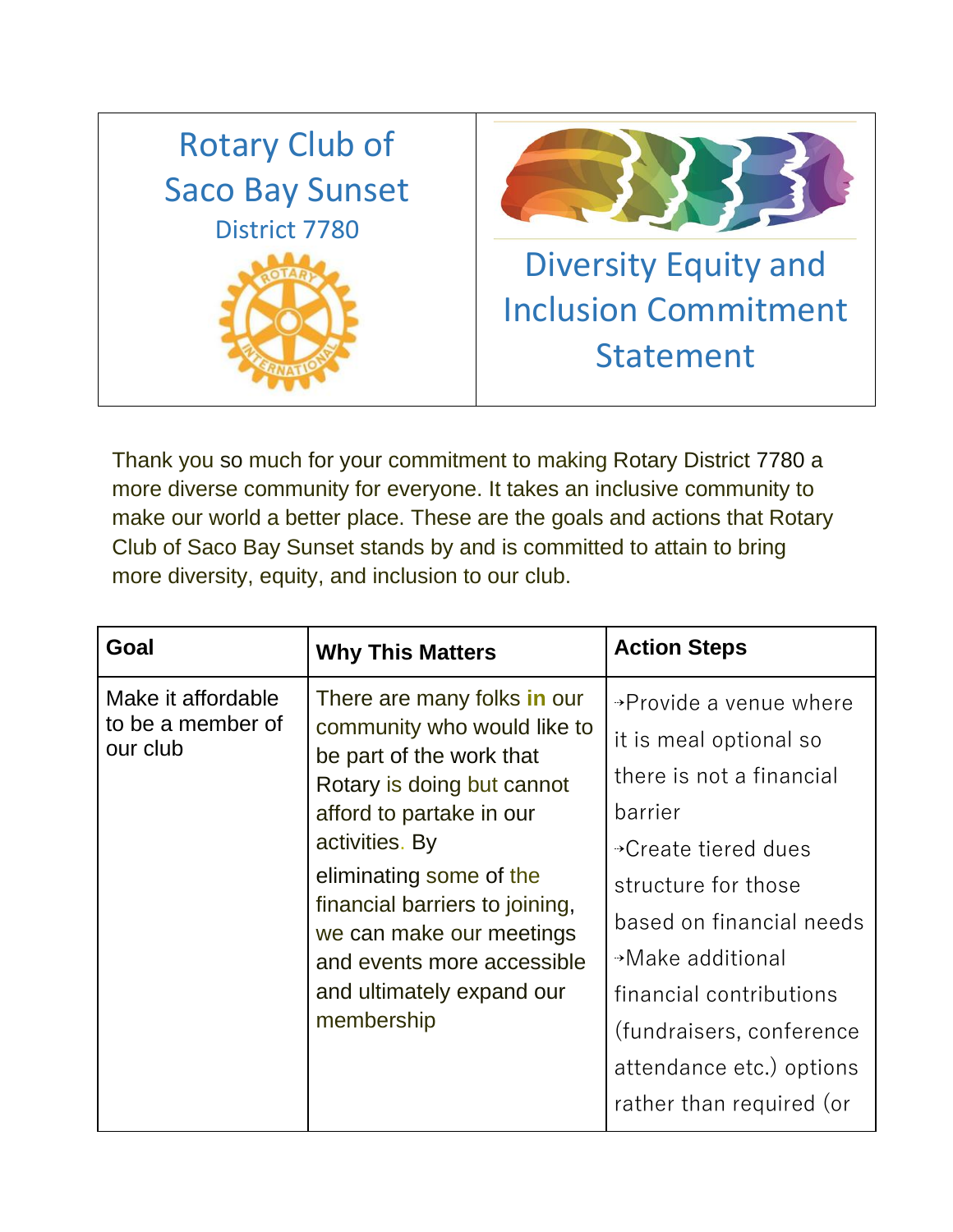|                                                   |                                                                                                                                                                                                                                                                          | subsidize for those in<br>need)<br>→Offer first year<br>membership discount                                                                                                                                                                                                                                                           |
|---------------------------------------------------|--------------------------------------------------------------------------------------------------------------------------------------------------------------------------------------------------------------------------------------------------------------------------|---------------------------------------------------------------------------------------------------------------------------------------------------------------------------------------------------------------------------------------------------------------------------------------------------------------------------------------|
| Redefine what it<br>means to be<br>"professional" | We can represent our<br>community so much better if<br>we include members than<br>are beyond the corporate<br>world. If we recruit members<br>from the blue-collar segment<br>and from other work groups,<br>our conversations will<br>become richer and more<br>diverse | $\rightarrow$ Invite those that in<br>other work forces to our<br>service projects<br>→Invite those that are in<br>other work forces to our<br>meetings<br>→Convince others in<br>other work forces that<br>they are an important<br>member of Rotary<br>→Collaborate on a<br>project that includes<br>other service<br>organizations |
| Educate yourself<br>and your members              | It is important that all<br>members feel included in the<br>meetings. A sense of<br>belonging is critical to build<br>DE&I                                                                                                                                               | $\rightarrow$ Bring in speakers that<br>can talk about diversity<br>$\rightarrow$ Bring in speakers who<br>can share their personal<br>experience of not feeling<br>include<br>→ Host an unconscious<br>bias training.                                                                                                                |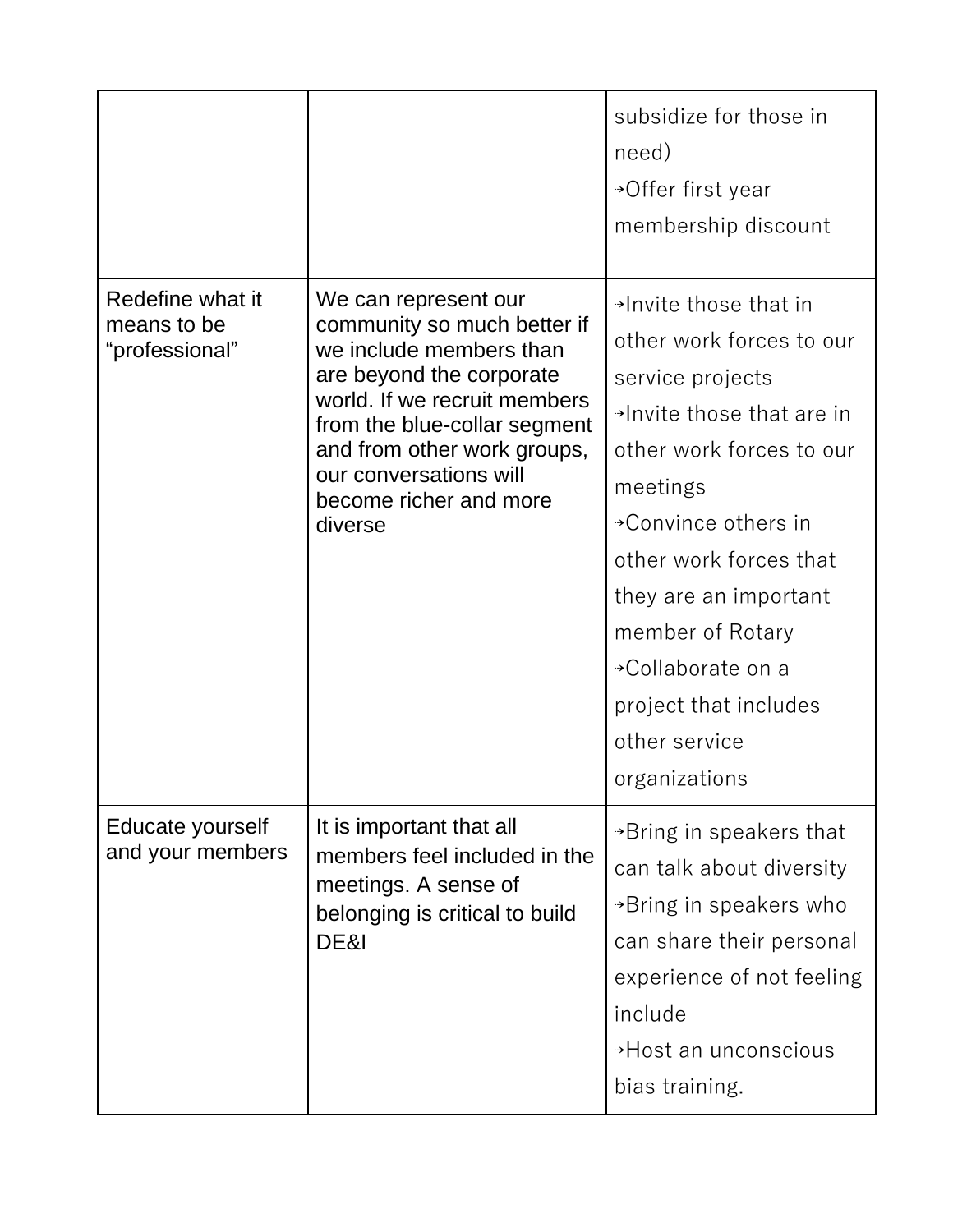|                                                                   |                                                                                                                         | →Use one of the videos<br>of Rotary International<br>about DE&I<br>→Add a section to your<br>newsletter about DE&I<br>related topics are links<br>to site and articles                                                                                                                                                                                                                                                                 |
|-------------------------------------------------------------------|-------------------------------------------------------------------------------------------------------------------------|----------------------------------------------------------------------------------------------------------------------------------------------------------------------------------------------------------------------------------------------------------------------------------------------------------------------------------------------------------------------------------------------------------------------------------------|
| Replace<br>exclusionary<br>traditions with more<br>inclusive ones | Think about the actions<br>within your meeting that<br>might lead to exclusion<br>because of someone being<br>offended. | $\rightarrow$ Add a moment at the<br>beginning of each<br>meeting to allow people<br>to share something<br>about their background,<br>their day's activities or<br>something that will allow<br>members to get to know<br>each other as individuals<br>or more about their<br>culture (Classification<br>talks)<br>→Discuss the idea of<br>members using their<br>preferred pronouns or<br>add it to your website<br>with member names |
| Make your<br>meetings more<br>accessible                          | Meeting times can diffuse<br>some people's attendance or<br>joining clubs                                               | $\rightarrow$ Think about the time<br>of day of your meeting<br>→Think about the time                                                                                                                                                                                                                                                                                                                                                  |